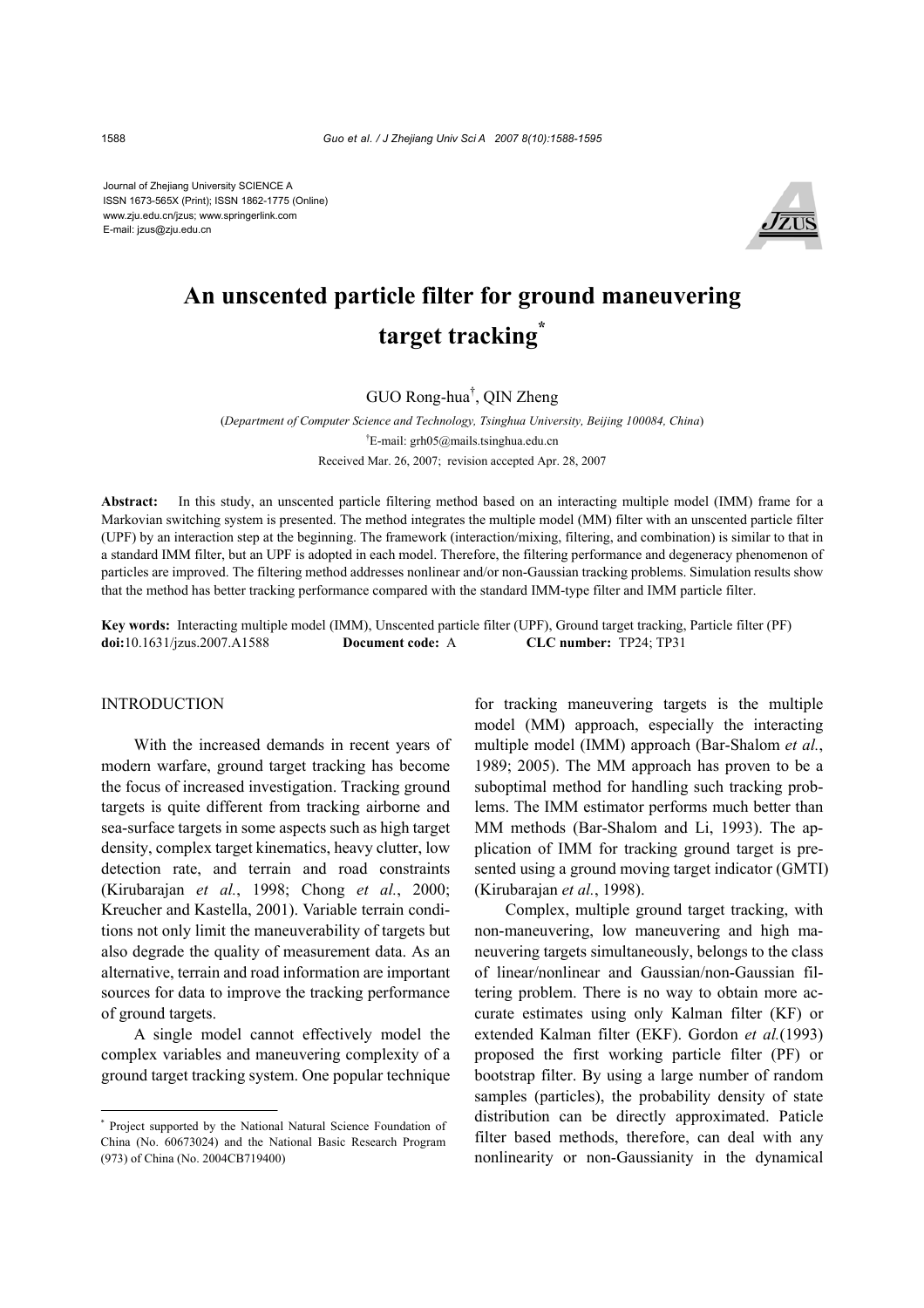state and measurement models. To improve the filtering performance, an unscented particle filter (UPF) (van der Merwe *et al.*, 2000; van der Merwe, 2004), which uses an unscented Kalman filter (UKF) (Julier and Uhlmann, 1997) to generate the importance proposal distribution, is used for updating stage of sequential importance sampling (SIS). The UPF method has two advantages: first, it makes efficient use of the latest available information; secondly, it has more heavy tails. To approximate the true mean and covariance of Gaussian random variable, the EKF method achieves only the first-order. The unscented filter, in contrast, accurately captures up to the third order (Taylor series expansions) for any nonlinearity (Wan and van der Merwe, 2000). Boers and Driessen (2003) and Hong *et al.*(2006) proposed an IMM particle filter which uses a regularized particle filter for the filtering step.

Based on the IMM framework, an interacting multiple model unscented particle filter (IMMUPF) is presented for tracking ground maneuvering targets. The central idea is to integrate an UPF with the IMM estimator. The algorithm uses a multiple model framework with the number of particles fixed in each model. The interaction/mixing between models is accomplished by interaction of the particle mass from each model. In the filtering stage, some particle filters are used for updating. At the same time, the UKF is applied to update the true mean and covariance of the proposal distribution for improving estimate accuracy. Moreover, the residual resampling scheme is adopted to curtail the degeneracy of data by using a fixed number of particles.

The organization of this paper is as follows. The dynamic models for ground target tracking are described in Section 2. The general UPF approach and an UPF algorithm based on the IMM frame for tracking ground maneuvering targets are presented in Section 3 and Section 4, respectively. To validate the IMMUPF algorithm, a ground target-tracking example is given in Section 5. Finally, Section 6 concludes the paper.

### DYNAMIC SYSTEM

A general dynamic system for multiple models in discrete time is rendered by

$$
\mathbf{x}(k+1) = g(\mathbf{x}(k), t_k, M(k))w(\mathbf{x}(k), M(k)) + f(\mathbf{x}(k), t_k, M(k)),
$$
\n(1)

$$
z(k) = h(x(k), t_k, M(k)) + v(x(k), M(k)), \quad (2)
$$

where  $f(\cdot)$  and  $h(\cdot)$  are the parameterized state transition and measurement functions;  $\mathbf{x}(k) \in \mathbb{R}^{n[M(k)]}$  is the dynamic state of the system in mode *M*(*k*), and  $M(k) \in M \subset \mathbb{N}$  is the modal state of the system, and the system itself is a Markov chain with *r* states; *w*, *v* are the process noise and measurement noise with means  $\overline{w}$  and  $\overline{v}$  and covariances  $Q(k)$  and  $R(k)$ , respectively, and the two noise sequences are white and possibly mode-dependent;  $z(k) \in \mathbb{R}^{p[M(k)]}$  is the measurement in mode  $M(k)$ ;  $g(\cdot)$  is the input;  $t_k$  is the sampling time, in this context a constant variable.

The model transition probability is modeled as a Markov chain with

$$
\pi_{ij} = Prob\{M_k = j \mid M_{k-1} = i\},\tag{3}
$$
  

$$
\forall i, j \in M, M = \{1, ..., r\},
$$

where  $r$  is the number of possible models. In continuous time, *M*(*k*), under assumption, is in effect within the semi-closed interval (*tk*−1,*tk*].

#### UNSCENTED PARTICLE FILTER

The PF is a recursive estimation method using Monte Carlo simulation within a Bayesian framework (Farina and Ristic, 2002; Arulampalam *et al.*, 2002). The central idea is to obtain the MMSE (minimum mean-square error) of state from a set of random samples (particles) of state space to approximate the required probability density function (PDF). It is often impossible to directly sample from the posterior probability density. Thus, an importance proposal distribution,  $q(\mathbf{x}_{0:k}|\mathbf{Z}_{1:k})$ , with identical distribution to the posterior distribution is introduced, where  $Z_{1:k}$  are all measurements from  $t=1$  to  $t=k$ . The bootstrap filter (Gordon *et al.*, 1993) simply takes the prior distribution as the proposal distribution by

$$
q(\mathbf{x}_{k}^{i} | \mathbf{x}_{0:(k-1)}^{i}, \mathbf{Z}_{1:k}) = p(\mathbf{x}_{k}^{i} | \mathbf{x}_{k-1}^{i}) \approx N(f(\mathbf{x}_{k-1}^{i}), \mathbf{Q}_{k-1})
$$
(4)

in calculating the importance weights. However, it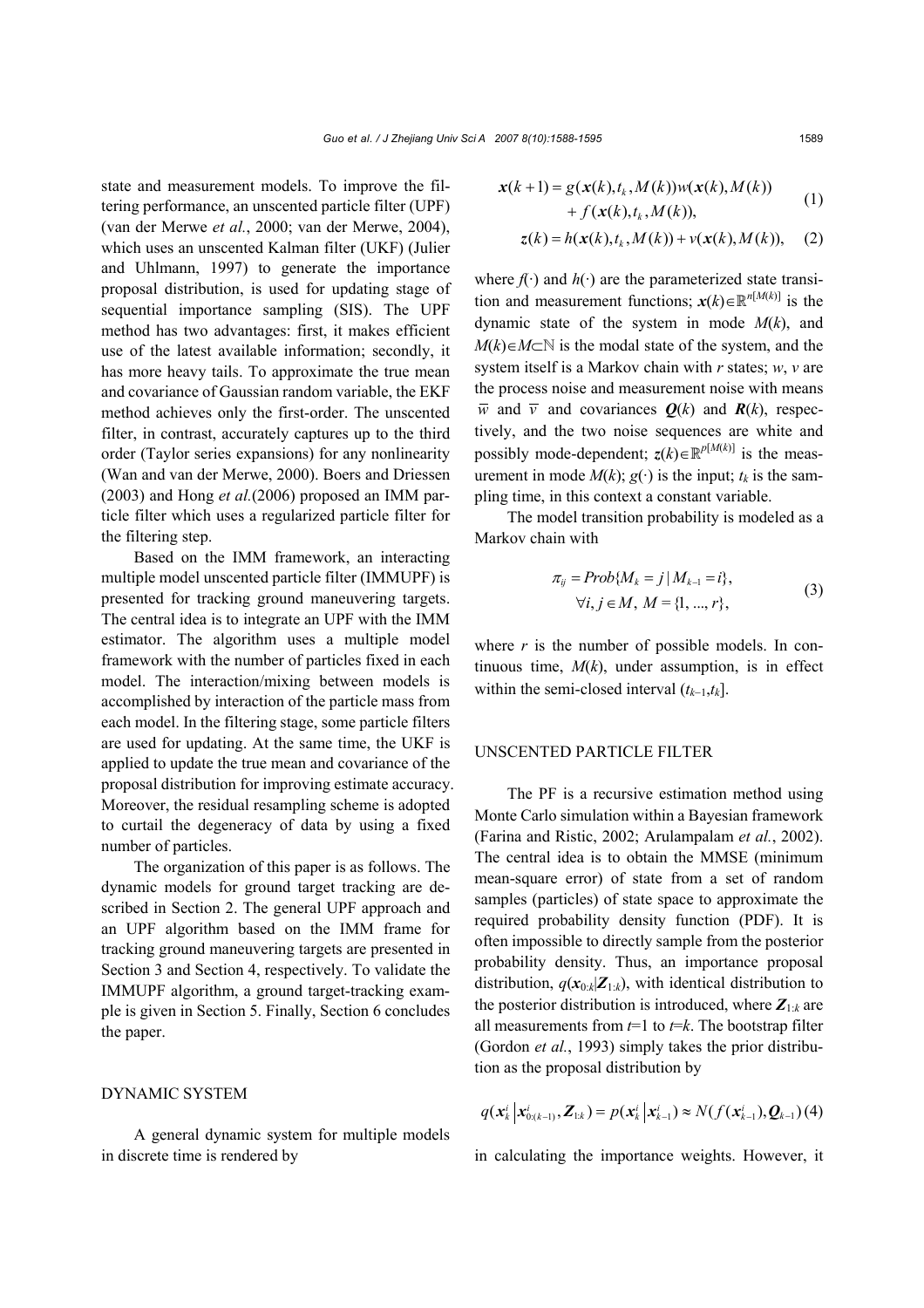would cause a larger error if there is little overlap between prior and the likelihood. To obtain more accurate proposal distribution within the particle filter frame, UKF may be used to update the mean and covariance of the Gaussian approximation to the state distribution given by

$$
p(\mathbf{x}_{k}^{i} | \mathbf{x}_{0:(k-1)}^{i}, \mathbf{Z}_{1:k}) \approx N(\hat{\mathbf{x}}_{k-1}^{i}, \mathbf{P}_{k|k}^{i}), i = 1, ..., N, (5)
$$

where *N* is the number of sampling particles. So the UPF can be derived (van der Merwe *et al*., 2000). For completeness, one cycle of the UPF algorithm can be described in detail as follows:

## 1. Initialization

Let  $\{x_0^i\}_{i=1}^N$  be a set of particles sampled from the prior  $p(x_0)$  at  $k=0$  and set

$$
\hat{\mathbf{x}}_0^i = E[\mathbf{x}_0^i], \; \mathbf{P}_0^i = E[(\mathbf{x}_0^i - \hat{\mathbf{x}}_0^i)(\mathbf{x}_0^i - \hat{\mathbf{x}}_0^i)^T]. \quad (6)
$$

#### 2. Importance sampling

(1) Update each particle with the UKF to obtain mean  $\hat{\mathbf{x}}_{k|k}^i$  and covariance  $\mathbf{P}_{k|k}^i$  (Julier and Uhlmann, 1997; Julier, 2002). Let *n*-dimensional state vector  $x_{k-1}$  with mean  $\hat{x}_{(k-1)(k-1)}$  and covariance  $P_{(k-1)(k-1)}$  be approximated by 2*n*+1 weighted samples or sigma points. Then one cycle of the UKF is as follows:

(i) Calculate sigma points:

$$
\begin{cases}\n\boldsymbol{\chi}_{(k-1)|(k-1)}^{0} = \hat{\boldsymbol{x}}_{(k-1)|(k-1)}, & i = 0, \\
\boldsymbol{\chi}_{(k-1)|(k-1)}^{i} = \hat{\boldsymbol{x}}_{(k-1)|(k-1)} + \left(\gamma \sqrt{\boldsymbol{P}_{(k-1)|(k-1)}}\right)_i, & i = 1, ..., n, \\
\boldsymbol{\chi}_{(k-1)|(k-1)}^{i+n} = \hat{\boldsymbol{x}}_{(k-1)|(k-1)} - \left(\gamma \sqrt{\boldsymbol{P}_{(k-1)|(k-1)}}\right)_i, & i = 1, ..., n,\n\end{cases}
$$
\n(7)

where  $\gamma = \sqrt{n + \kappa}$ , the corresponding weights are given by

$$
\begin{cases} w_0 = \kappa / (n + \kappa), \\ w_i = 1 / [2(n + \kappa)], \ i = 1, \ 2, \ ..., \ 2n, \end{cases}
$$
 (8)

where *κ* is a scaling factor and  $(\sqrt{(n+\kappa)P_{k|k-1}})$ *i* is the *i*th row or column of the matrix square root of  $(n+\kappa)P_{k(k-1)}$  and  $w_i$  is the weight associated with the *i*th point such that  $\sum_{i=0}^{2n} w_i = 1$ . Numerically efficient and stable methods such as the Cholesky decomposition (Press *et al.*, 1992) are needed for the matrix square root.

(ii) Propagation (time update): the sigma points are propagated and the estimated mean and covariance of the state are computed as follows:

$$
\boldsymbol{\chi}_{k|(k-1)}^i = f(\boldsymbol{\chi}_{(k-1)|(k-1)}^i), \ \hat{\boldsymbol{\chi}}_{k|(k-1)} = \sum_{i=0}^{2n} w_i \boldsymbol{\chi}_{k|(k-1)}^i, \tag{9}
$$
\n
$$
P_{k|(k-1)} = \sum_{i=0}^{2n} w_i [\boldsymbol{\chi}_{(k-1)|(k-1)}^i - \hat{\boldsymbol{\chi}}_{k|(k-1)}] [\boldsymbol{\chi}_{(k-1)|(k-1)}^i - \hat{\boldsymbol{\chi}}_{k|(k-1)}^i]^{\mathrm{T}} + \boldsymbol{Q}(k-1). \tag{10}
$$

(iii) Measurement update: using  $h(\cdot)$  to calculate the measurement sigma points  $\xi_{k(k-1)}$  and update the mean and covariance by

$$
\xi_{k|(k-1)}^i = h(\chi_{k|(k-1)}^i), \ \ \hat{z}_{k|(k-1)} = \sum_{i=0}^{2n} w_i \xi_{k|(k-1)}^i, \qquad (11)
$$

$$
\boldsymbol{P}_{z} = \sum_{i=0}^{2n} w_{i} (\xi_{k|(k-1)}^{i} - \hat{z}_{k|(k-1)}) (\xi_{k|(k-1)}^{i} - \hat{z}_{k|(k-1)})^{\mathrm{T}}. (12)
$$

(iv) Calculate filter gain:

$$
\begin{cases}\nP_{xz} = \sum_{i=0}^{2n} w_i (\chi_{k|(k-1)}^i - \hat{x}_{k|(k-1)}) (\xi_{k|(k-1)}^i - z_{k|(k-1)})^T, \\
K_k = P_{xz} P_z^{-1}.\n\end{cases}
$$
\n(13)

(v) Output:

$$
\begin{cases} \hat{\mathbf{x}}_{k|k} = \hat{\mathbf{x}}_{k|(k-1)} + \mathbf{K}_k (\mathbf{z}_k - \hat{\mathbf{z}}_{k|(k-1)}), \\ \mathbf{P}_{k|k} = \mathbf{P}_{k|(k-1)} - \mathbf{K}_k \mathbf{P}_z \mathbf{K}_k^{\mathrm{T}}. \end{cases}
$$
(14)

(2) Sample  $\hat{x}^i_{kk}$  can be drawn from  $q(\mathbf{x}_k^i | \mathbf{x}_{0:(k-1)}^i, \mathbf{Z}_{1:k}) = N(\bar{\mathbf{x}}_{k|k}^i, \mathbf{P}_{k|k}^i)$ . Set  $\tilde{\mathbf{x}}_{0:k}^i = \{x_{0:(k-1)}^i,$  $\hat{\mathbf{x}}_{k|k}^i$  and  $\tilde{\mathbf{P}}_{0:k}^i = \{\mathbf{P}_{0:(k-1)}^i, \mathbf{P}_{k|k}^i\}$ .

(3) The importance weight can be evaluated by

$$
w_k^i \propto \frac{p(z_k|\hat{\mathbf{x}}_{k|k}^i)p(\mathbf{x}_k^i|\mathbf{x}_{(k-1)}^i)}{q(\hat{\mathbf{x}}_{k|k}^i|\mathbf{x}_{0:(k-1)}^i,\mathbf{Z}_{1:k})}, \quad i = 1, ..., N.
$$
 (15)

The normalized weight is given by

$$
\tilde{w}_k^i = w_k^i / \sum_{i=1}^N w_k^i \,. \tag{16}
$$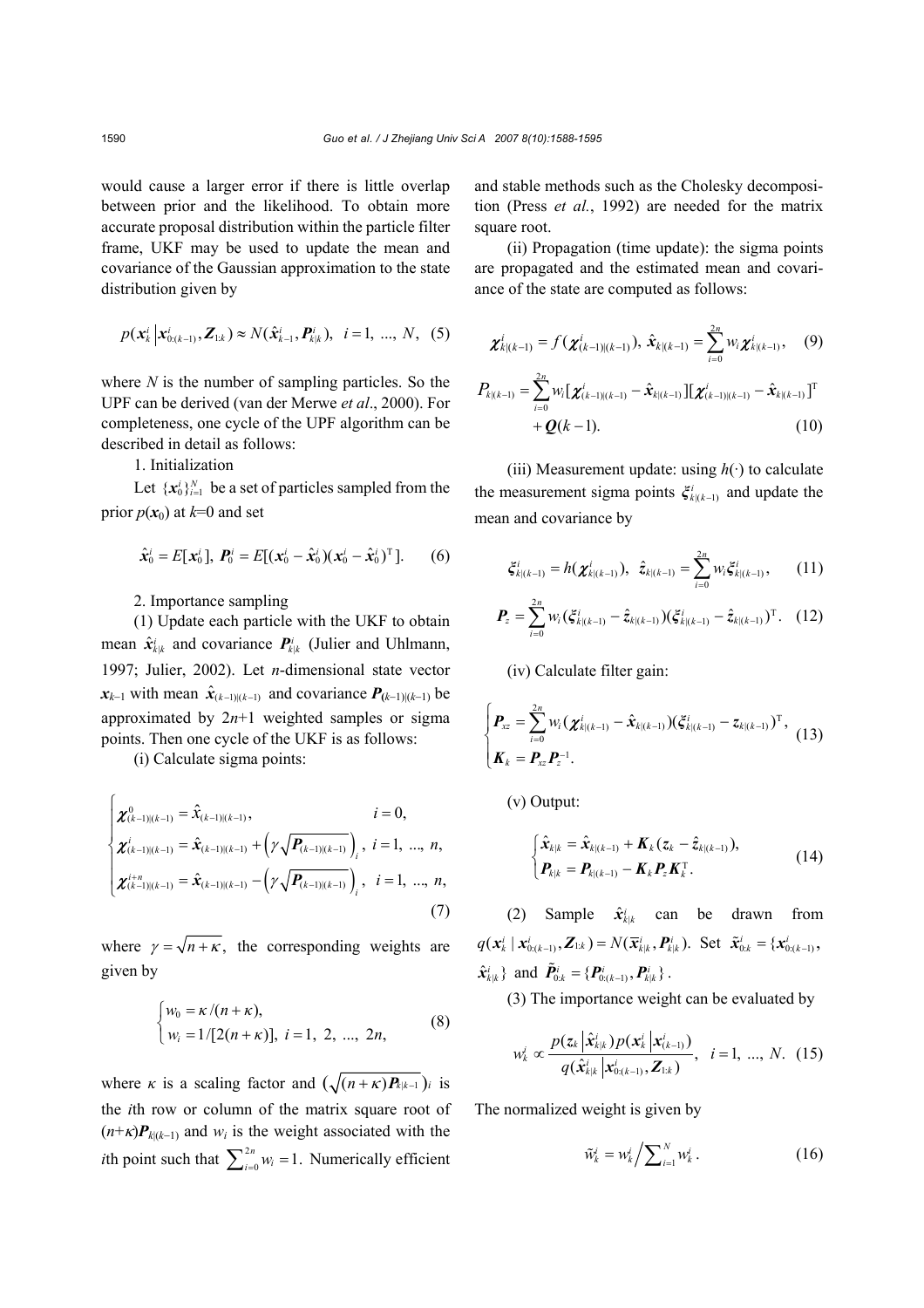3. Selection or resampling

To obtain *N* random particles  $\{\hat{\mathbf{x}}_{0:k}^i, \hat{\mathbf{P}}_{0:k}^i\}_{i=1}^N$ , it is necessary to resample *N* times from  $\{\tilde{\bm{x}}_{0:k}^i, \tilde{\bm{p}}_{0:k}^i\}_{i=1}^N$ according to the importance weights. The procedure multiplies the high-weight particles and eliminates the low-weight particles in the state space to match the changes of the PDF over the state transition. Then, set the weights  $w_k^i = \tilde{w}_k^i = 1/N$ . Note that the above resampling scheme reduces the degeneracy phenomenon at the cost of increasing the computational load and losing the particle diversity. Other efficient resampling schemes, such as regularized particle filter (Musso *et al.*, 2001) and MCMC (Markov chain Monte Carlo) step (Robert and Casella, 1999), may be applied to compensate the drawbacks.

4. Output

Via the output of a set of samples used to approximate the posterior distribution given by

$$
p(\mathbf{x}_{0:k} | \mathbf{Z}_{1:k}) \approx \hat{p}(\mathbf{x}_{0:k} | \mathbf{Z}_{1:k}) = \frac{1}{N} \sum_{i=1}^{N} \delta_{(\mathbf{x}_{0:k}^{i})}(\mathbf{dx}_{0:k}), (17)
$$

the state is eventually updated by means of the particles as follows:

$$
\hat{\mathbf{x}}_{k|k} \approx \frac{1}{N} \sum_{i=1}^{N} \hat{\mathbf{x}}_{k|k}^{i}.
$$
 (18)

## INTERACTING MULTIPLE MODEL UN-SCENTED PARTICLE FILTER

Integrating the IMM filter with an UPF, an IMMUPF algorithm is derived to address ground target tracking problems. First, the mixed initial condition and the mixing probabilities at *k*−1 are calculated. Second, a set of particles is randomly sampled in each mode according to the prior probability density  $\hat{p}_{0i}((k-1)|(k-1))$ . The sample is used as the basis for the update. Third, the state and its covariance are updated for each mode with the UPF. The innovations, residual covariance, likelihoods and weights at time step *k* are then computed simultaneously. The mode probability then may be updated and the new mixing probability can be calculated based on the likelihoods. Last, the state mean and covariance are

combined for the next cycle. Starting from *k*−1, one cycle of the IMMUPF algorithm can be described in detail as follows:

1. Interaction/mixing

Based on the Markov model, the model likelihoods and the posterior probability densities for the different modes at time step *k*−1, the initial densities  $\hat{p}_{0 i}(x_{0 i}(k-1) | \mathbf{Z}_{k(k-1)})$  are computed as Gaussian sum probability densities. At the beginning of the estimation cycle, state estimate and covariance for each filter are initialized as

$$
\hat{\mathbf{x}}_{0j}((k-1)|(k-1)) =
$$
\n
$$
\sum_{i=1}^{r} \hat{\mathbf{x}}_{i}((k-1)|(k-1))\boldsymbol{\mu}_{i|j}((k-1)|(k-1)), \qquad (19)
$$
\n
$$
\hat{\mathbf{P}}_{0j}((k-1)|(k-1)) = \sum_{i=1}^{r} \boldsymbol{\mu}_{i|j}((k-1)|(k-1)) \{ \mathbf{P}_{i}((k-1)|k-1) \} - \hat{\mathbf{x}}_{0j}((k-1)|(k-1)) \}
$$
\n
$$
[\hat{\mathbf{x}}_{i}((k-1)|(k-1)) - \hat{\mathbf{x}}_{0j}((k-1)|(k-1))]^{\mathrm{T}}\}, \qquad (20)
$$

where  $\hat{x}_{0j}((k-1)|(k-1))$  and  $\hat{P}_{0j}((k-1)|(k-1))$  are the mixed initial condition for mode-matched filter *j*  at time *k*−1.

Then the Gaussian mixing probabilities are computed via the equations

$$
\begin{cases} \mu_{i|j}((k-1)|(k-1)) = \pi_{ij}\mu_i(k-1)/c_j, \\ c_j = \sum_{i=1}^r \pi_{ij}\mu_i(k-1), \end{cases}
$$
 (21)

where  $c_i$  is a normalization factor.

2. State update/importance sampling

 $\{\hat{\mathbf{x}}_j^n((k-1) \mid (k-1)), \hat{\mathbf{P}}_j^n((k-1) \mid (k-1))\}_{j=1,\dots,r}^{n=1,\dots,N}$  as the sample set is drawn from the state  $\hat{x}_{0j}((k-1)|(k-1))$ with the probability  $\hat{p}_{0i}((k-1) | (k-1))$ . Then propagate and update the sample set by using the UPF to obtain the posterior samples  $\{\hat{\mathbf{x}}_i^n(k|k), \tilde{w}_i^n(k)\}$  $\hat{\mathbf{P}}_{j}^{n}(k | k)\right\}^{n=1,\dots,N}_{j=1,\dots,r}$  at *k*, where  $\tilde{w}_{i}^{n}$  is the normalized importance weight. So the innovations, residual covariance and likelihoods can be obtained as follows:

Mean of propagate output over the sample set

$$
\overline{h}_j(k) = \sum_{n=1}^{N} h(\hat{\mathbf{x}}_j^n(k), k, j).
$$
 (22)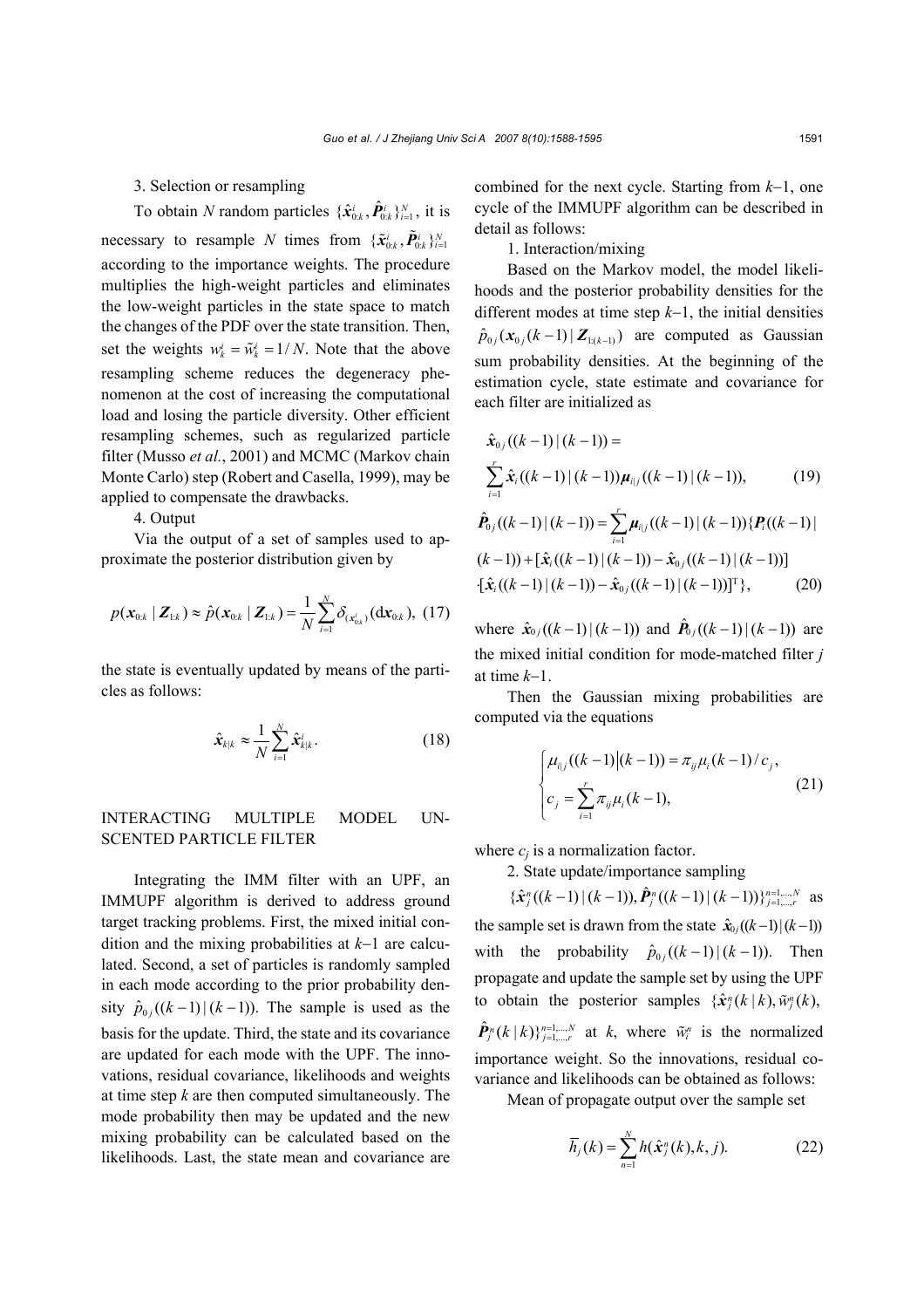Innovations

$$
\mathbf{r}_j(k) = \mathbf{z}(k) - h(\hat{\mathbf{x}}_j^n(k), k, j). \tag{23}
$$

Residual covariance over the sample set

$$
\hat{\mathbf{S}}_j(k) = \sum_{n=1}^N \left\{ \left[ h(\hat{\mathbf{x}}_j^n(k), k, j) - \overline{h}_j(k) \right] \right. \left. \left[ h(\hat{\mathbf{x}}_j^n(k), k, j) - \overline{h}_j(k) \right]^\mathrm{T} \right\},\tag{24}
$$

Likelihoods

$$
\boldsymbol{L}_{j}^{n}(k) = N(\boldsymbol{r}_{j}^{j}(k); 0; \hat{\boldsymbol{S}}_{j}(k)).
$$
 (25)

3. Residual resampling

Resample the sample set by evaluating the importance weights of all particles for each model to ensure the particles are distinct for an accurate posterior. The procedure, propagating the particles with higher weights and suppressing the particles with lower weights, is to generate a new sample set with identical weights  $\{\hat{\mathbf{x}}_j^n(k | k), \, \tilde{w}_j^n(k) = 1/N\}_{j=1,\dots,r}^{n=1,\dots,N}$ . Here, a residual resampling scheme is adopted for its smaller Monte Carlo variance and favorable computation time (Arulampalam *et al.*, 2002).

4. Update of the mode probabilities:

$$
\mu_j(k) = \mathbf{L}_j^n(k)c_j/c, \quad c = \sum_{n=1}^r \mathbf{L}_j^n(k)c_j.
$$
\n(26)

5. Combination (output)

Taking into account the mode probabilities, a combined state estimate can be obtained by averaging over the samples in Step 3 as follows:

$$
\hat{\mathbf{x}}^{n}(k|k) = \sum_{j=1}^{r} \hat{\mathbf{x}}_{j}^{n}(k|k)\mu_{j}^{n}(k), \qquad (27)
$$

and

$$
\hat{\boldsymbol{P}}^{n}(k | k) = \sum_{j=1}^{r} \mu_{j}^{n}(k) \{ \hat{\boldsymbol{P}}_{j}^{n}(k | k) + [\hat{\boldsymbol{x}}_{j}^{n}(k | k) - \hat{\boldsymbol{x}}_{k}^{n}(k | k)] \} \hat{\boldsymbol{x}}_{j}^{n}(k | k) - \hat{\boldsymbol{x}}_{k}^{n}(k | k)]^{T} \}.
$$
 (28)

The mean and covariance of state at *k* are given by

$$
\hat{\mathbf{x}}(k \mid k) = \frac{1}{N} \sum_{n=1}^{N} \hat{\mathbf{x}}^{n}(k \mid k),
$$
 (29)

$$
\hat{\bm{P}}(k | k) = \frac{1}{N} \sum_{n=1}^{N} \hat{\bm{P}}^{n}(k | k). \tag{30}
$$

## AN EXAMPLE OF GROUND MANEUVERING TARGET TRACKING

In this section, the IMMUPF algorithm is applied to a ground target tracking scenario, and its performance is compared with that of the IMMPF method (Boers and Driessen, 2003) and a standard IMMEKF filter (Mazor *et al.*, 1998).

#### **Nonlinear models**

To accurately model ground target dynamics, two models based on lateral and longitudinal accelerations are utilized to describe the kinematics of both non-maneuvering and maneuvering ground target (McGinnity and Irwin, 2000; Kreucher and Kastella, 2001; Cui *et al.*, 2005). The target state is defined as  $\mathbf{x} = [x, y, \theta, v]^T$ , where  $(x, y)$  is the target's Cartesian location in the *x*-*y* plane,  $\theta$  is the target heading, and *v* is the target velocity.

Model 1: a constant model (CV) is modeled by (Kreucher and Kastella, 2001; Cui *et al.*, 2005)

$$
\begin{cases}\n\dot{x} = v\cos\theta, \ \dot{y} = v\sin\theta, \\
\dot{\theta} = -[\theta - \theta_0(x, y)] / \tau_\theta(x, y) + w(\theta), \\
\dot{v} = -[v - v_0(x, y)] / \tau_\nu(x, y) + w(v),\n\end{cases}
$$
\n(31)

where  $\theta_0(x, y)$  and  $\tau_\theta(x, y)$  are the preferred heading and the mean time to take heading correction, respectively;  $v_0(x, y)$  and  $\tau_v(x, y)$  are the varying preferred speed and the mean time to speed correction, respectively;  $w(\theta)$ and  $w(v)$  are respectively zero-mean Gaussian white noise processes with variances given by

$$
q_{\theta}(x, y) = 2\sigma_{\theta}^2 / \tau_{\theta}(x, y), q_{\nu}(x, y) = 2\sigma_{\nu}^2 / \tau_{\nu}(x, y), (32)
$$

where  $\sigma_{\theta}^2$  and  $\sigma_{\nu}^2$  are the variances of heading and velocity deviation from their preferred values, respectively.

Model 2: a general constant lateral acceleration model with non-zero mean noise is defined as (McGinnity and Irwin, 2000; Cui *et al.*, 2005)

$$
\dot{x} = v\cos\theta, \ \dot{y} = v\sin\theta, \ \ \dot{\theta} = -u_{\text{lat}}/v, \ \ \dot{v} = 0, \ \ (33)
$$

where  $u_{\text{lat}}$  is a constant lateral acceleration. This model is called a coordinate turn (CT) model.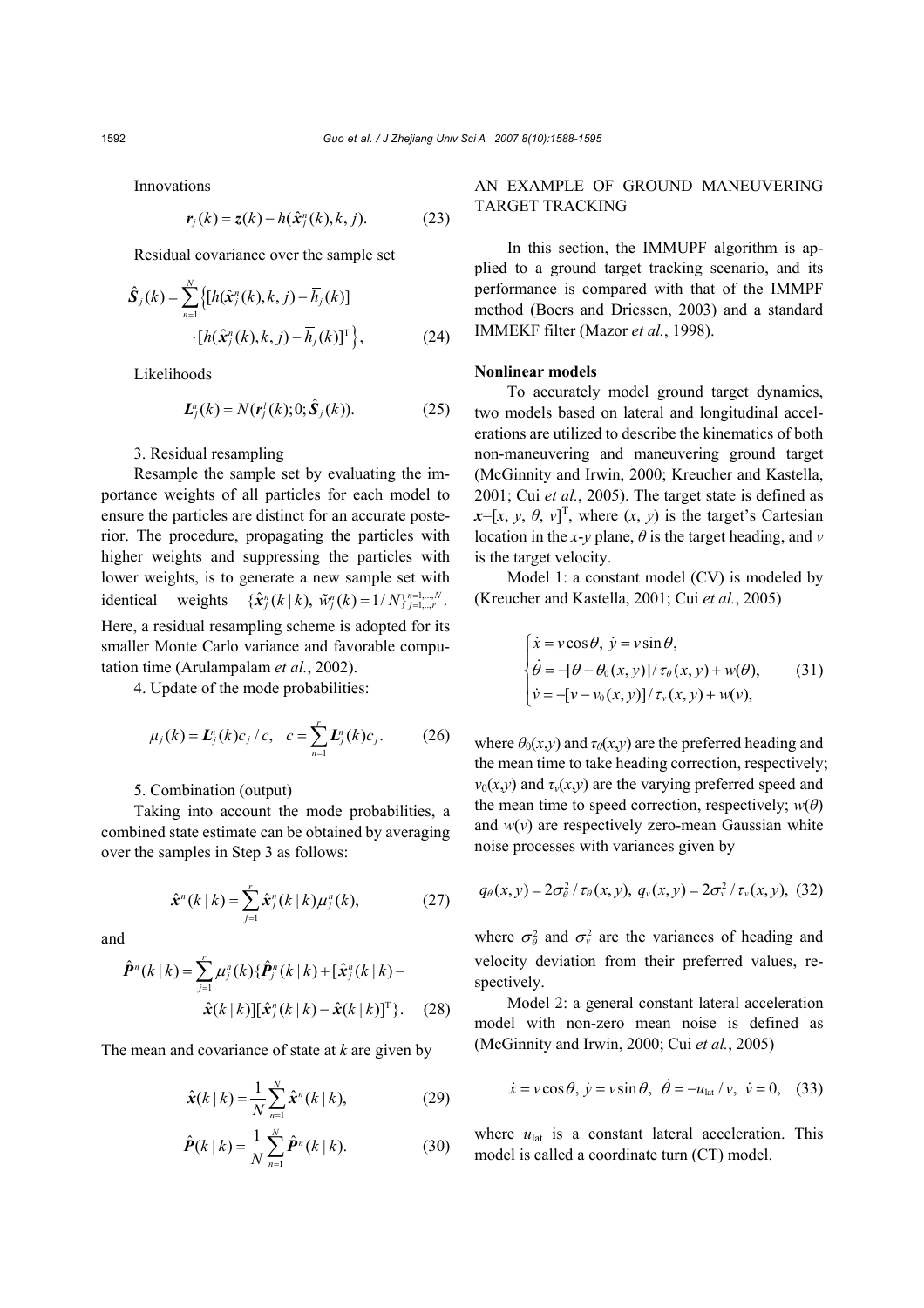To meet the research needs, it is necessary to make Models 1 and 2 discrete. The general dynamic discrete system for the multiple models is defined in Eqs.(1) and (2), where *M*∈{1,2}; *M*=1 and *M*=2 correspond to Model 1 (CV) and Model 2 (CT), respectively.

Measurement model: the measurement function  $h(\cdot)$  is mode-independent and time-independent, and the measurement model is given by

$$
z(k) = h(\mathbf{x}(k), t_k, M(k)) + v(\mathbf{x}(k), M(k))
$$
  
= 
$$
\begin{bmatrix} \sqrt{x_k^2 + y_k^2} \\ arctan(y_k / x_k) \end{bmatrix} + \begin{bmatrix} v_{r_k} \\ v_{\phi_k} \end{bmatrix},
$$
 (34)

where *v* is a zero-mean Gaussian noise with variance  $R(k)$ =diag( $\sigma_r^2$ ,  $\sigma_\theta^2$ ), and  $\sigma_r$ ,  $\sigma_\theta$  are standard deviations for the range and bearing, respectively. The sensor is assumed at the original point.

#### **Scenario and simulation**

From the location of  $x=y=3$  km, the target starts to make an almost CV movement for 150 s with an initial velocity of 20 m/s and heading of 30°. Then it turns for 350 s with a positive turn rate of about 0.15°/s. At last, the target resumes a CV motion for 100 s. The true trajectory for a maneuvering target is shown in Fig.1.



**Fig.1 A true trajectory for a maneuvering target**

The mode transition matrix is given by

$$
\boldsymbol{\pi} = (p_{ij})_{2 \times 2} = \begin{bmatrix} 0.97 & 0.03 \\ 0.03 & 0.97 \end{bmatrix} . \tag{35}
$$

The model parameters are set as  $u_{\text{lat}} = -0.2 \text{ rad/s}^2$ for Model 2. The standard deviations of Model 2 are taken to be:  $q_x = q_y = 3$  m,  $q_\theta = 0.05^\circ$ ,  $q_y = 0.005$  m/s for the process noise and  $\sigma_r = 4$  m,  $\sigma_\theta = 1.15^\circ$  for the measurement noise. For the IMMPF and IMMUPF algorithms, the total particle number is set as *N*=1000 with 500 particles for each model at the initiation stage.

Five hundred Monte Carlo simulations with different measurement noises to the same trajectory have been done. The root mean square errors (RMSEs) plots of each state vector for the three filters (IM-MEKF, IMMPF and IMMUPF) are shown in Fig.2. It can be seen from Fig.2 and Table 1 that the three filters had almost the same performance in the non-maneuvering phase (*k*<150 s and *k*>500 s); but in the maneuvering phase  $(k=150-500 \text{ s})$ , the IMMPF and IMMUPF algorithms perform much better than the standard IMM nonlinear filters in reducing the state estimate errors. The reason for the enhanced performance is that the particle-based multiple model filters use the mixture of multiple Gaussians while the IMM-type filter (IMMEKF) only uses single Gaussian mixing. When target maneuvering occurs, the single Gaussian approximation introduces large errors in the standard IMM filters. In contrast, the two particle filters matched have no limitation to the non-Gaussian condition. They can handle well any non-Gaussianity in the dynamic systems. Comparatively, the filtering accuracy of the IMMUPF algorithm is superior to that of the IMMPF algorithm. The reason lies in that the UKF method is used to generate the importance proposal distribution. As a result, much more accurate mean and covariance can be updated.

**Table 1 Comparison of RMSEs for the three filters (100 runs)** 

| Filters       | $RMSEs-x$ | $RMSEs-v$ | RMSE <sub>s</sub> - $\theta$ | $RMSEs-v$ |
|---------------|-----------|-----------|------------------------------|-----------|
|               | (m)       | (m)       | $(x10^{-3} \text{ rad})$     | (m/s)     |
| <b>IMMEKF</b> | 56.81     | 67.46     | 7.1631                       | 1.7220    |
| <b>IMMPF</b>  | 15.31     | 17.54     | 4.3912                       | 0.9332    |
| <b>IMMUPF</b> | 14.88     | 16.07     | 4.1284                       | 0.7932    |

It is an undeniable fact that the particle-based filters are computationally expensive. However, certain parallel mechanism in implementing the IMM-based filtering approaches (including the particle-based filters and IMM-type filters) can reduce the computational burden. Except for the total time consumed in each filtering approach, the computational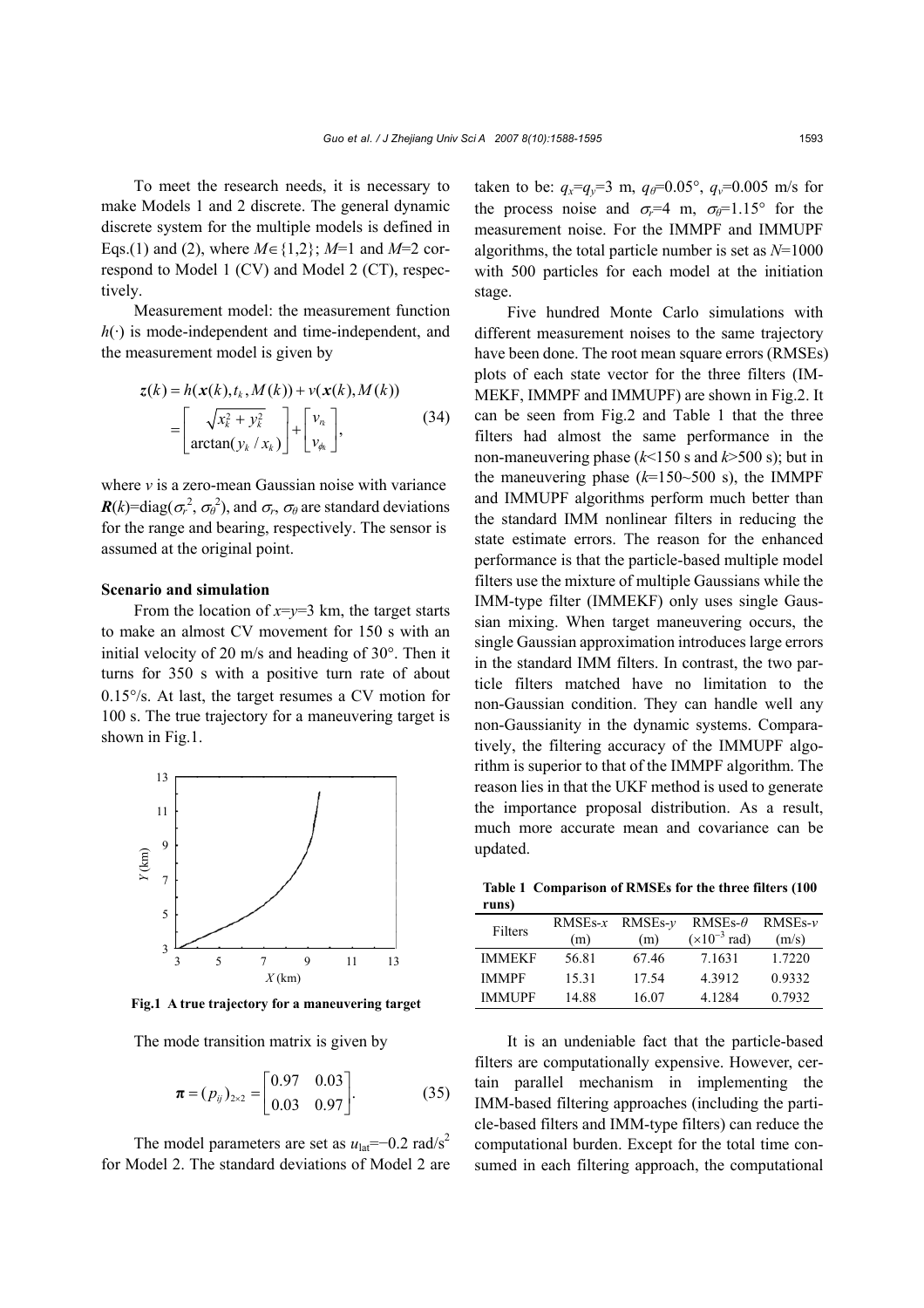

complexity of per particle/model is compared simultaneously. Table 2 shows a comparison of total computational loads as well as the loads per particle/model for the scenario according to the CPU time (system configurations: Celeron (R) CPU 2.0 GHz, memory 512 MB).

**Table 2 Comparison of computational complexity for the** three filters  $(1 \text{ run}, N=500, 2 \text{ models})$ 

| Filters       | Total time (s) | Per particle/per model (s) |
|---------------|----------------|----------------------------|
| <b>IMMEKF</b> | 0.8930         | 0.4465                     |
| <b>IMMPF</b>  | 114.85         | 0.1098                     |
| <b>IMMUPF</b> | 483.67         | 0.4726                     |

## **CONCLUSION**

In this research, a particle filter based on the IMM framework using UKF to generate the importance proposal distribution has been presented. Besides the theoretical development of the filtering method, the simulation results demonstrated that the IMM particle filters perform well whereas the standard IMM-type filter behaves poorly when the target is in the maneuvering phase. Furthermore, the filtering method, IMMUPF, performs much better than IMMPF. However, the computational complexity of IMMEKF is far lower than those of IMMPF and IMMUPF. Therefore, for maneuvering targets with weak nonlinearity, IMMEKF is the most efficient filter with acceptable performance; for maneuvering targets with strong nonlinearity, the choice of the filters depends on the user's emphasis. If the parallel processing capacity is sufficient, the IMMPF or IMMUPF should be used to obtain better performance; if not, the IMMEKF should be chosen for computational saving. The priority for future work is to adjust adaptively the number of resampling particles according to the filtering performance.